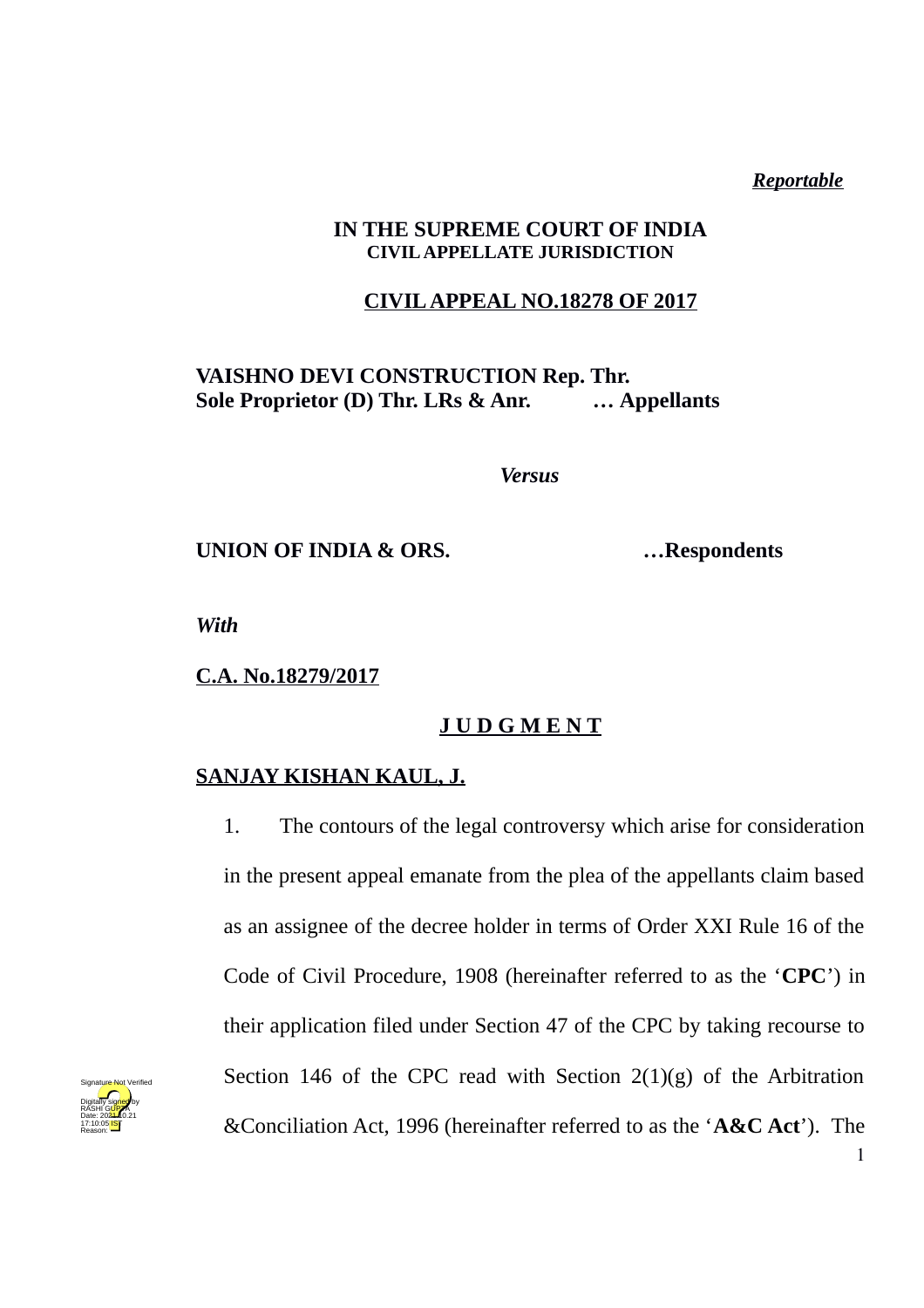significant aspect is the addition of the explanation to Order XXI Rule 16 of the CPC, which was added pursuant to the recommendation made by the Law Commission of India in its  $54<sup>th</sup>$  Report on the CPC in 1973, which in turn was a sequitur to the conflicting views of the High Courts on the matter in issue.

#### *The facts:*

2. In order to appreciate the controversy, relevant facts are being set out. On 29.12.1995, a contract was awarded by the Union of India to one Surendra Nath Kanungo  $\omega$  S.N. Kanungo for executing the work of extension of runway at Port Blair Airport (hereinafter referred to as '**Works**'). Shri S.N. Kanungo passed away in the year 2012 and is represented by legal heirs in the present proceedings as respondent Nos.2 to 7, while respondent No.1 is the contract awarding authority.

3. Shri S.N. Kanungo entered into an arrangement whereby the Works were assigned to Vaishno Devi Constructions, a sole proprietorship concern of Prabhat Bhushan Kanungo (appellant No.1 in CA No. 18278 of 2017). It appears that appellant No.2, Surya Prakash Kanungo was also taking care of the work. A different part of the work was assigned to BeeDee Builders, a sole proprietorship of Swapna Das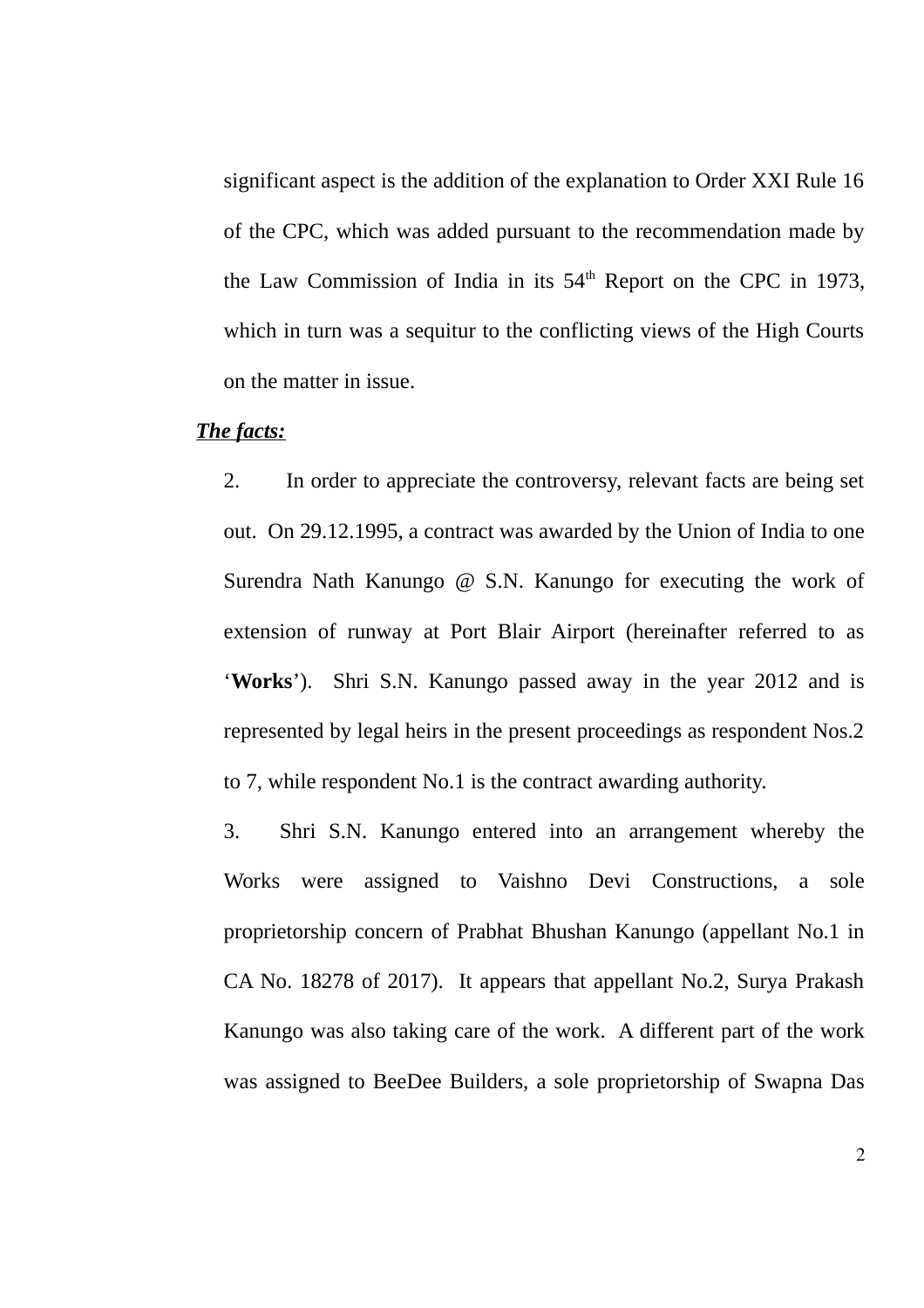and, once again, apparently her husband Bijoy Kumar Das was playing a role in executing the Works as the said two parties are impleaded as appellant Nos.1 and 2 in CA No. 18279/2017. Shri S.N. Kanungo was a special class contractor and it appears from the case set up by the appellants that they were to act on behalf of S.N. Kanungo to carry out the Works for which they were to be paid monthly remuneration and hiring charges of certain equipment that was to be provided by the appellants herein. The appellants claim to have supervised the work of extension of runway on behalf of Shri S.N. Kanungo but apparently some part of their dues were not paid. Shri S.N. Kanungo is stated to have executed an Assignment Deed along with a cheque in favour of Mr. Prabhat Bhushan Kanungo for Rs.1 crore as security on 27.10.1999 to secure payment of such dues. The claims were in respect of both the appellants.

4. It appears that some disputes arose between Shri S.N. Kanungo and respondent No.1 which were referred to arbitration and an award was passed in his favour on 22.03.1999. Shri S.N. Kanungo received the money under the award on 28.01.2001.

5. Another reference was made in respect of another set of non-

3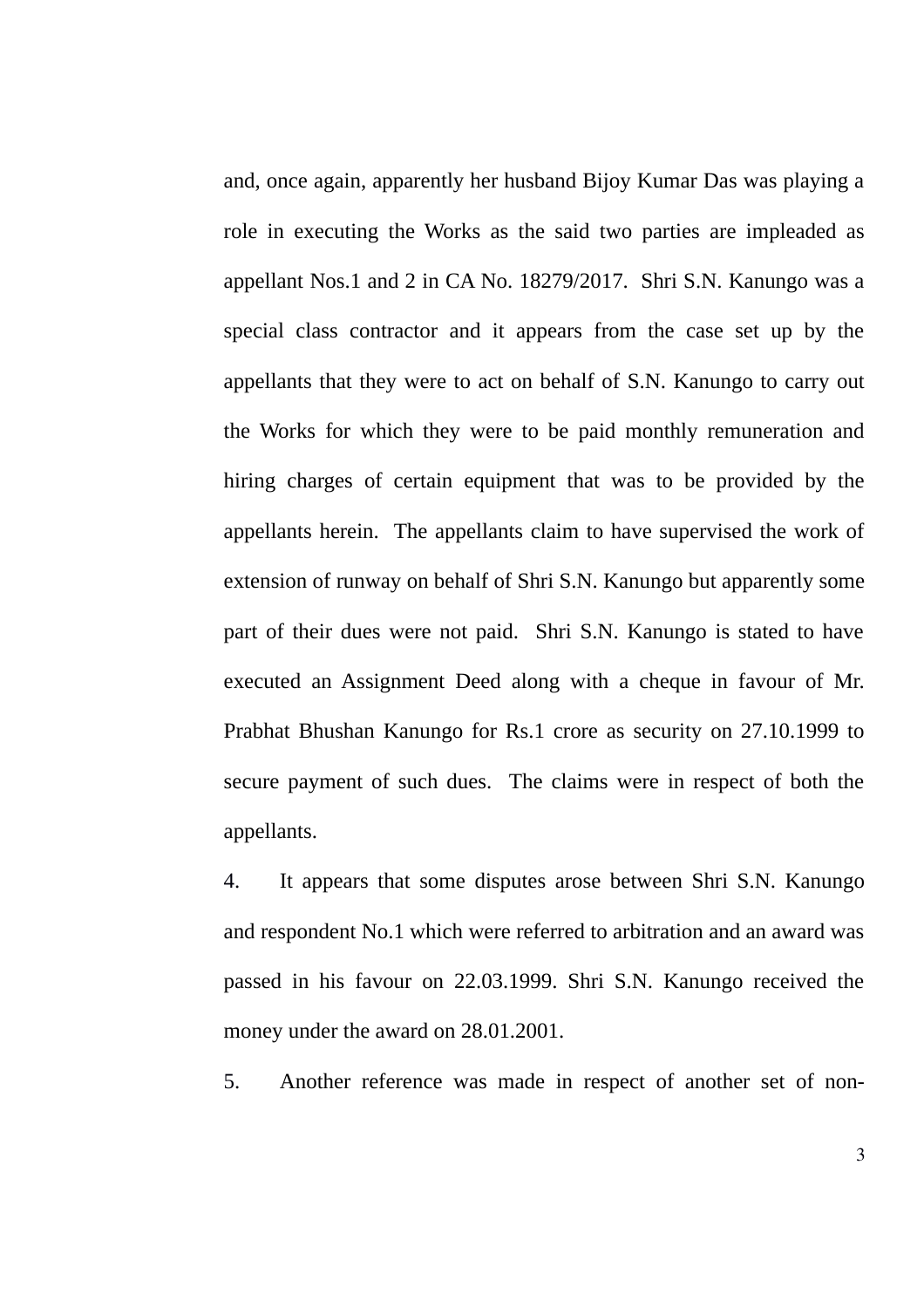payments claimed by Shri S.N. Kanungo from respondent No.1.The dispute was referred to the sole arbitration of Shri T.K. Mishra, who passed an award in favour of S.N. Kanungo on 31.10.2006. Respondent No.1 filed proceedings before the High Court of Calcutta to set aside the award under Section 34 of the A&C Act. The proceedings succeeded in terms of an order of the learned single Judge of the High Court dated 28.09.2007. On appeal being preferred before the Division Bench of the High Court, the judgment of the learned single Judge was reversed by a judgment dated 03.03.2008 and the appeal was allowed.

6. Shri S.N. Kanungo, in order to recover the amount, filed an execution case before the District Judge, Port Blair, being Other Execution Case No.01/2008.During the pendency of the execution proceedings, respondent No.1 filed an SLP in the Supreme Court, being SLP(C) No.21507/2008, challenging the judgment of the Division Bench dated 03.03.2008 and seeking stay of the execution proceedings. Notice was issued and stay of execution proceedings was granted in his favour. During the pendency of the SLP, Shri S.N. Kanungo passed away in 2012 and was substituted by his legal heirs in both the SLP and the execution proceedings. The Supreme Court ultimately dismissed the SLP vide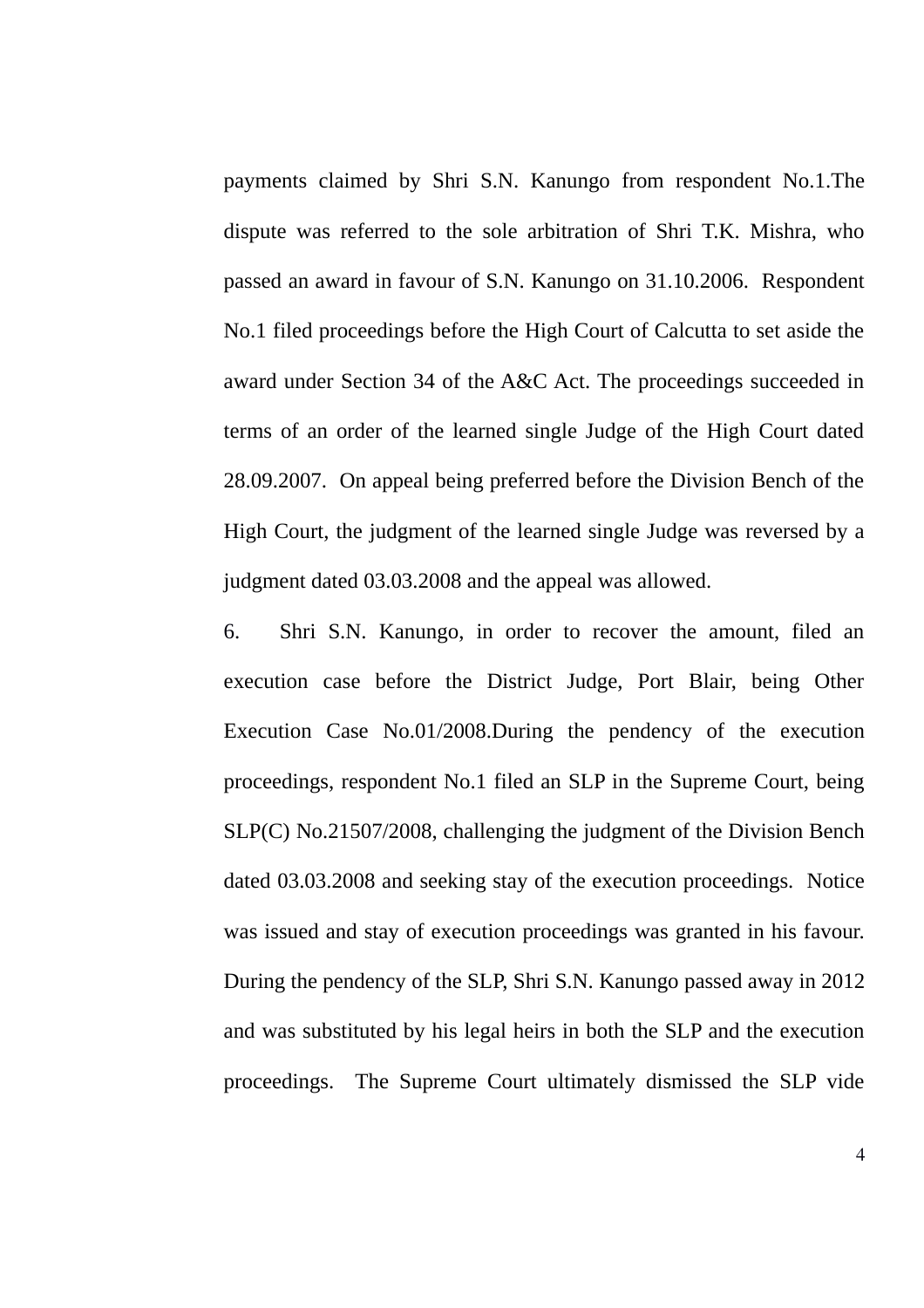order dated 19.01.2016 making only an alteration of the rate of interest while observing that the interest awarded was on the higher side and, therefore modifying it to 8% (simple interest) from the date of the bill.

7. It is at that stage that the appellants in the two appeals before us came into the proceedings by filing objections in the form of an application under Section 47 read with Order 22 Rules 1&2 of the CPC read with Sections  $2(1)(g)$  and 36 of the A&C Act.

8. The claims made by the appellants were on the basis of an assignment made by Shri S.N. Kanungo and, thus, sought to keep any order for release of the amount in abeyance in full or in part to protect their interests. It appears that the prayer for interim relief did not succeed as the applications were dismissed on 08.04.2016.Ultimately on 26.12.2016, both sets of objections claiming a right in the decretal amount were also rejected by the executing court on the basis that the Assignment Deed and cheque had not been proved in those proceedings to establish the fact of assignment. It may, however, be noted that there was no trial in this matter before the executing court.

9. The aforesaid order was then sought to be assailed before the Calcutta High Court by filing a civil revision petition which was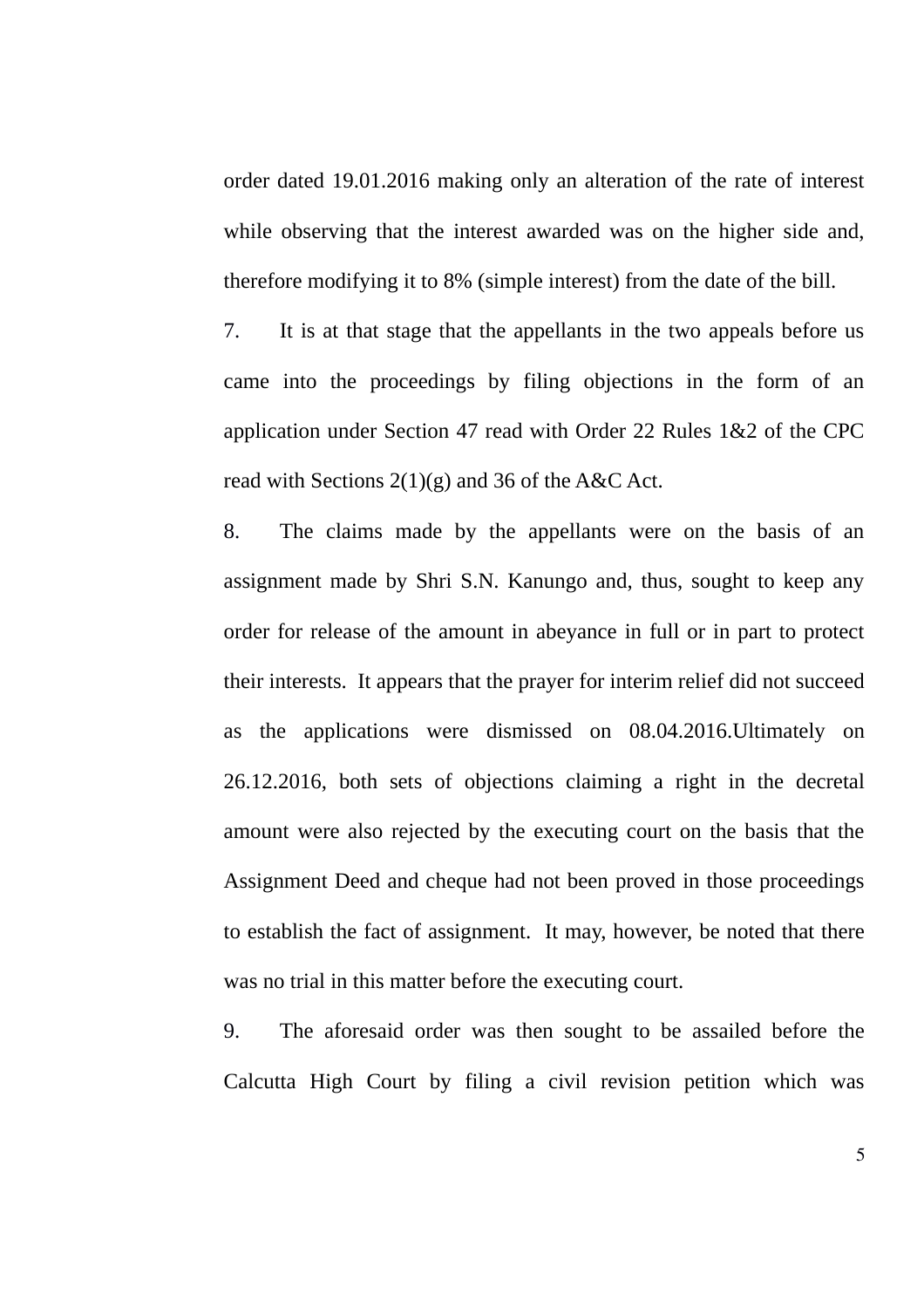dismissed vide impugned judgment dated 13.02.2017. On the SLP being preferred, notice was issued on 17.04.2017 and a direction to maintain status quo was also simultaneously issued pending disposal of the matter. Since the dispute between the two sets of private parties would cause liability of interest on respondent No.1, in terms of order dated 06.03.2018, the request of respondent No.1 to deposit the decretal amount in the executing court was accepted. One would presuppose that this amount would be kept in an interest-bearing deposit.

#### *Appellants' Submissions:*

10. Learned counsel for the appellants sought to contend that the appellants were the authorised assigned representatives of Shri S.N. Kanungo. They relied on the amended provisions contained in Order 21 Rule 16 of the CPC in their application under Section 47 of the CPC by taking recourse to Section 146 of the CPC read with Section  $2(1)(g)$  of the A&C Act, claiming that Shri S.N. Kanungo voluntarily executed an assignment deed on 27.10.1999, which is a document in writing, while simultaneously issuing a cheque as security.

11. Order XXI of the CPC is titled as "Execution of Decrees and Orders". Rule 16 of Order XXI deals with "application for execution by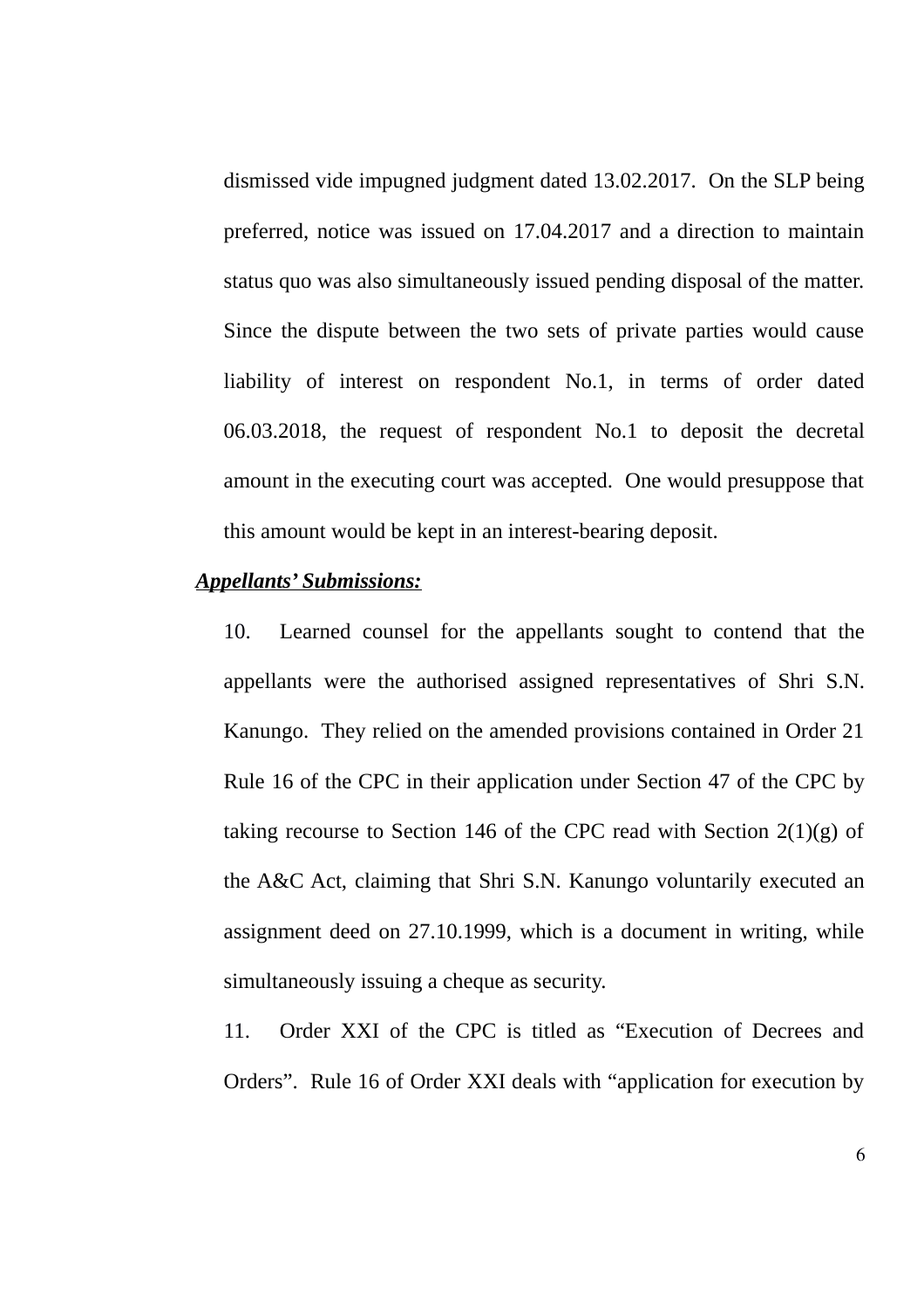transferee of decree" and reads as under:

#### "**Order XXI**

#### **Execution of Decrees and Orders**

.... .... .... .... **16. Application for execution by transferee of decree.**—Where a decree or, if a decree has been passed jointly in favour of two or more persons, the interest of any decree-holder in the decree is transferred by assignment in writing or by operation of law, the transferee may apply for execution of the decree to the Court which passed it; and the decree may be executed in the same manner and subject to the same conditions as if the application were made by such decree-holder:

Provided that, where the decree, or such interest as aforesaid, has been transferred by assignment, notice of such application shall be given to the transferor and the judgment-debtor, and the decree shall not be executed until the Court has heard their objections (if any) to its execution:

Provided also that, where a decree for the payment of money against two or more persons has been transferred to one of them, it shall not be executed against the others.

[Explanation. —Nothing in this rule shall affect the provisions of section 146, and a transferee of rights in the property, which is the subject matter of the suit, may apply for execution of the decree without a separate assignment of the decree as required by this rule.]"

12. It may be observed that the Explanation was inserted by Act 104 of

1976 (hereinafter referred to as the '**Code of Civil Procedure**

**(Amendment) Act, 1976**') w.e.f. 01.02.1977 and has a material bearing

in the conspectus of the respective arguments. The recourse to Section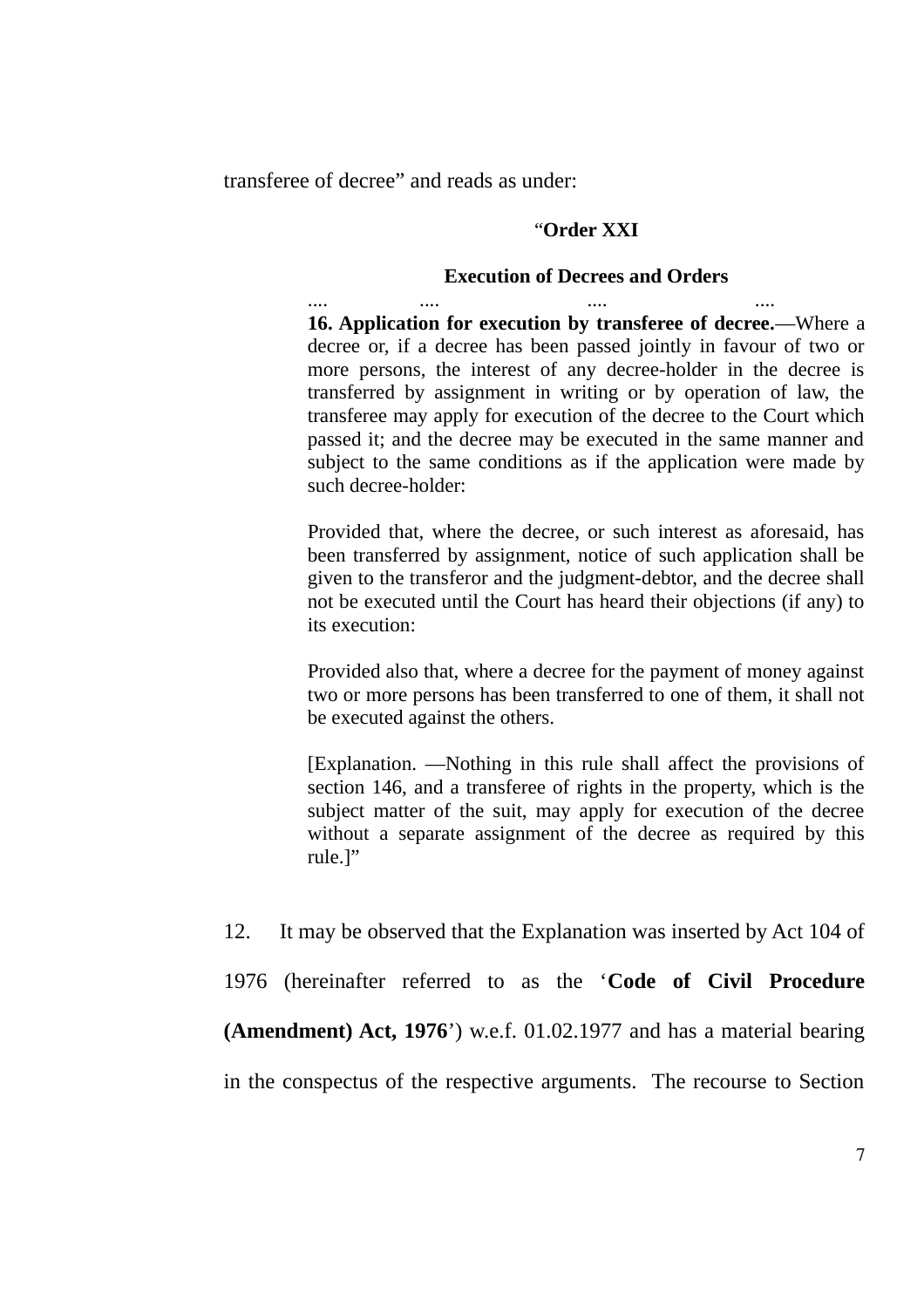47 of the CPC in the application arises from this provision specifying the questions to be determined by the court executing a decree, and it reads as under:

> "**47. Questions to be determined by the Court executing decree. —**(1) All questions arising between the parties to the suit in which the decree was passed, or their representatives, and relating to the execution, discharge or satisfaction of the decree, shall be determined by the Court executing the decree and not by a separate suit.

[\*\*\*]

(3) Where a question arises as to whether any person is or is not the representative of a party, such question shall, for the purposes of this section, be determined by the Court.

[Explanation 1.—For the purposes of this section, a plaintiff whose suit has been dismissed and a defendant against whom a suit has been dismissed are parties to the suit.

Explanation II—(a) For the purposes of this section, a purchaser of property at a sale in execution of a decree shall be deemed to be a party to the suit in which the decree is passed; and

(b) all questions relating to the delivery of possession of such property to such purchaser or his representative shall be deemed to be questions relating to the execution, discharge or satisfaction of the decree within the meaning of this section.]"

13. Section 146 of the CPC deals with the "Proceedings by or against

representatives" and reads as under:

"**146. Proceedings by or against representatives.**—Save as otherwise provided by this Code or by any law for the time being in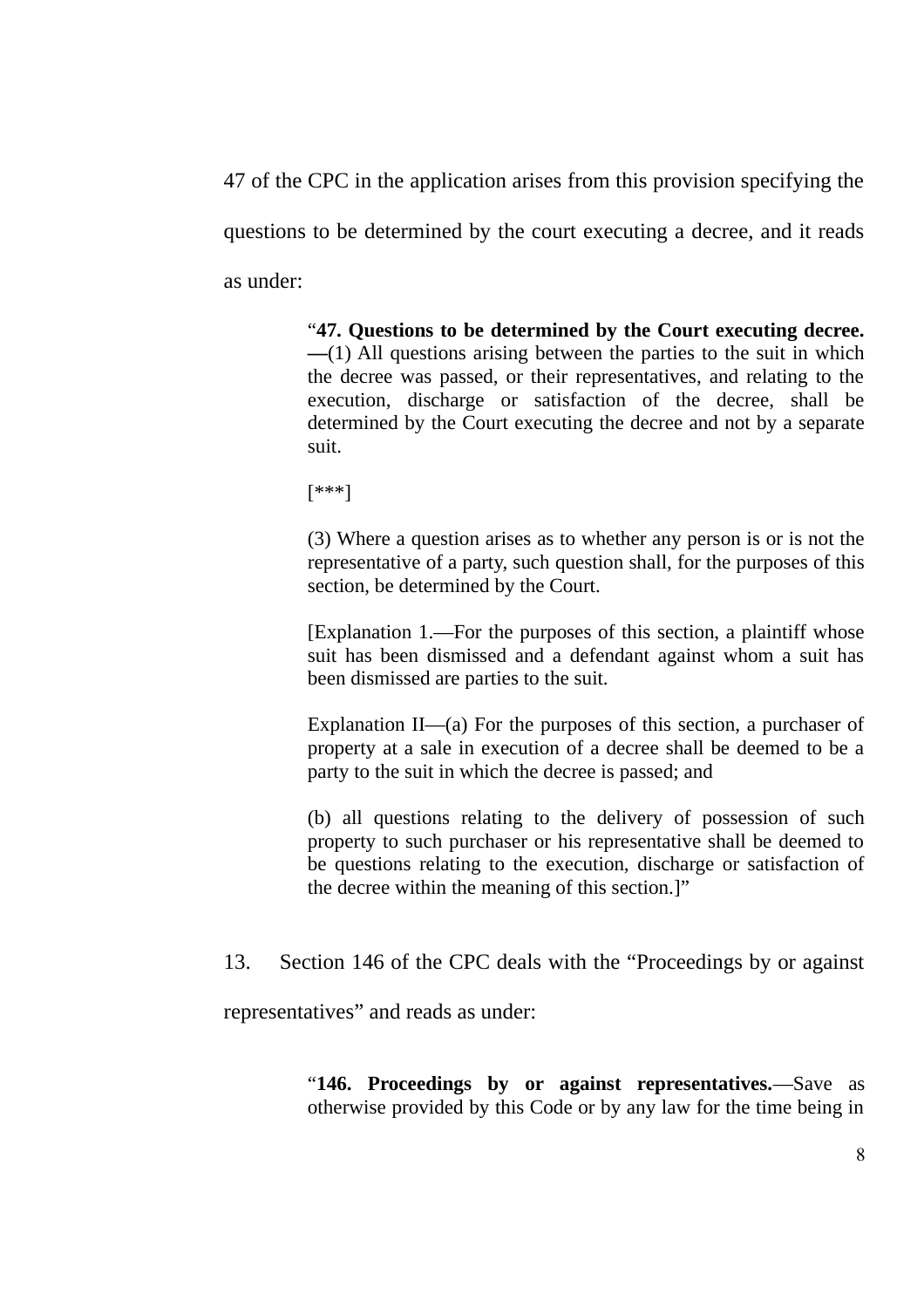force, where any proceeding may be taken or application made by or against any person then the proceeding may be taken or the application may be made by or against any person claiming under him"

14. It was, thus, the case of the appellants that their claim raised a question to be determined by an executing court within the parameters of Section 47 of the CPC in the context of the appellants claiming rights under the assignment of Shri S.N. Kanungo (as per Section 146 of the CPC). Section 2(1)(g) of the A&C Act being part of the definition clause reads as under:

#### "**2. Definitions. —**

(1) In this Part, unless the context otherwise requires,—

.... .... .... .... .... (g) "legal representative" means a person who in law represents the estate of a deceased person, and includes any person who intermeddles with the estate of the deceased, and, where a party acts in a representative character, the person on whom the estate devolves on the death of the party so acting;"

15. The provisions of the CPC were thus sought to be made applicable to these proceedings for execution of an award which had culminated in a decree in the capacity of an assignee/representative to claim from Shri

S.N. Kanungo on account of the assignment.

16. In the conspectus of the aforesaid dispute, the common case is that

the judgment of this Court in *Jugalkishore Saraf v. M/s. Raw Cotton*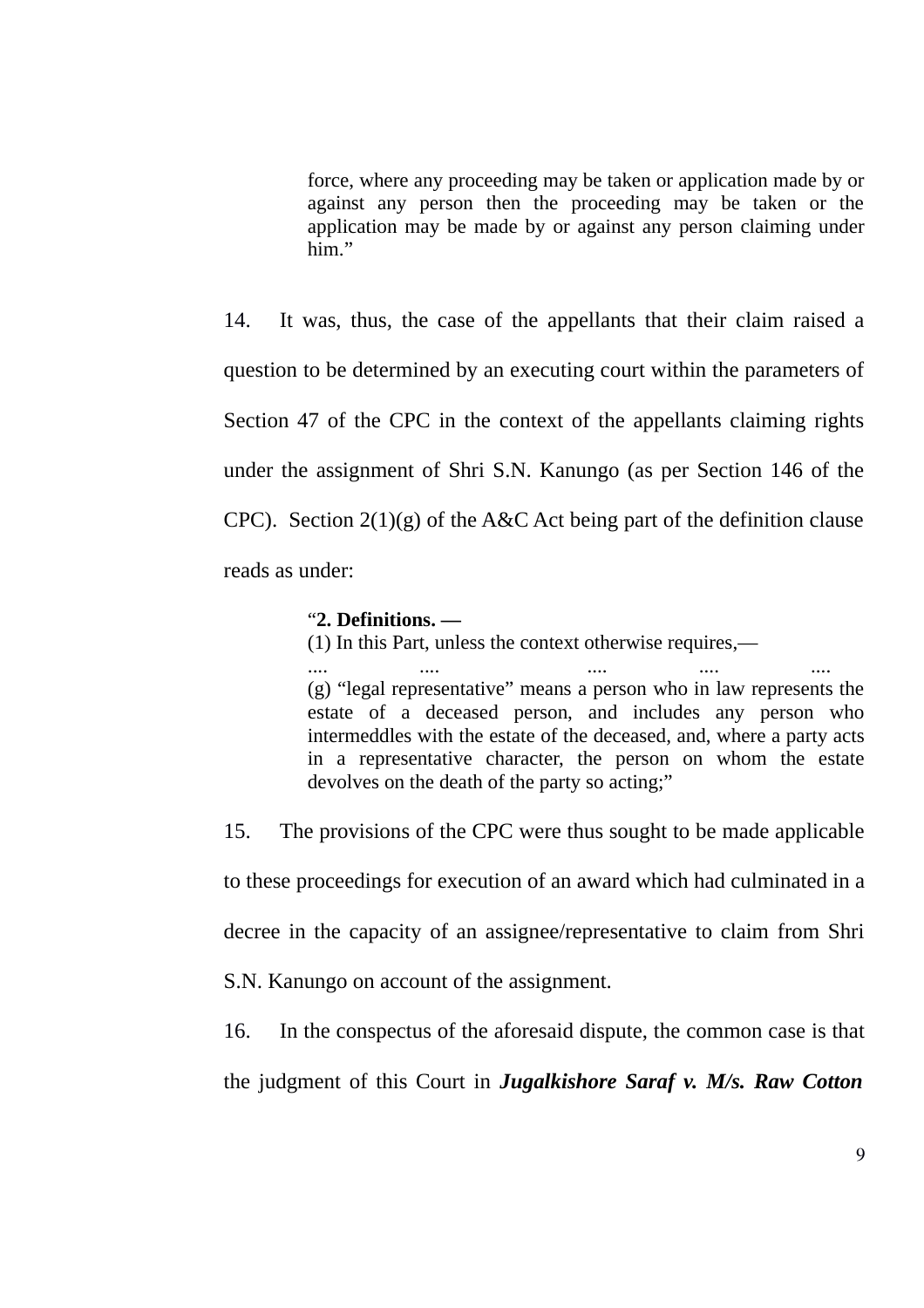*Co. Ltd.[1](#page-9-0)* is of utmost significance. This is so as the failure of the appellants to succeed before the courts below is predicated on the reasoning that this judgment of the Supreme Court covers the case against the appellants. A specific reliance was placed on para 26, as per which Order XXI Rule 16 contemplates the actual transfer of the decree by an assignment in writing executed "*after the decree is passed*". Thus, while a transfer of or an agreement to transfer a decree that may be passed in the future may, in equity, entitle the intending transferee to claim the beneficial interest in the decree after it is passed, such equitable transfer does not relate back to the prior agreement and does not render the transferee a transferee of the decree by an assignment in writing within the meaning of Order XXI Rule 16 of the CPC.

17. Learned counsel for the appellants sought to invite our attention to certain other paragraphs in support of the proposition they seek to advance, more specifically paras 52, 54, 56 and 59. Earlier judicial precedent of the Bombay High Court and the Calcutta High Court were referred to for the proposition that Order XXI Rule 16 was not intended to apply to cases where serious contest arose with respect to the rights of persons to an equitable interest in a decree. Two views were mentioned,

<span id="page-9-0"></span><sup>1</sup> AIR 1955 SC 376.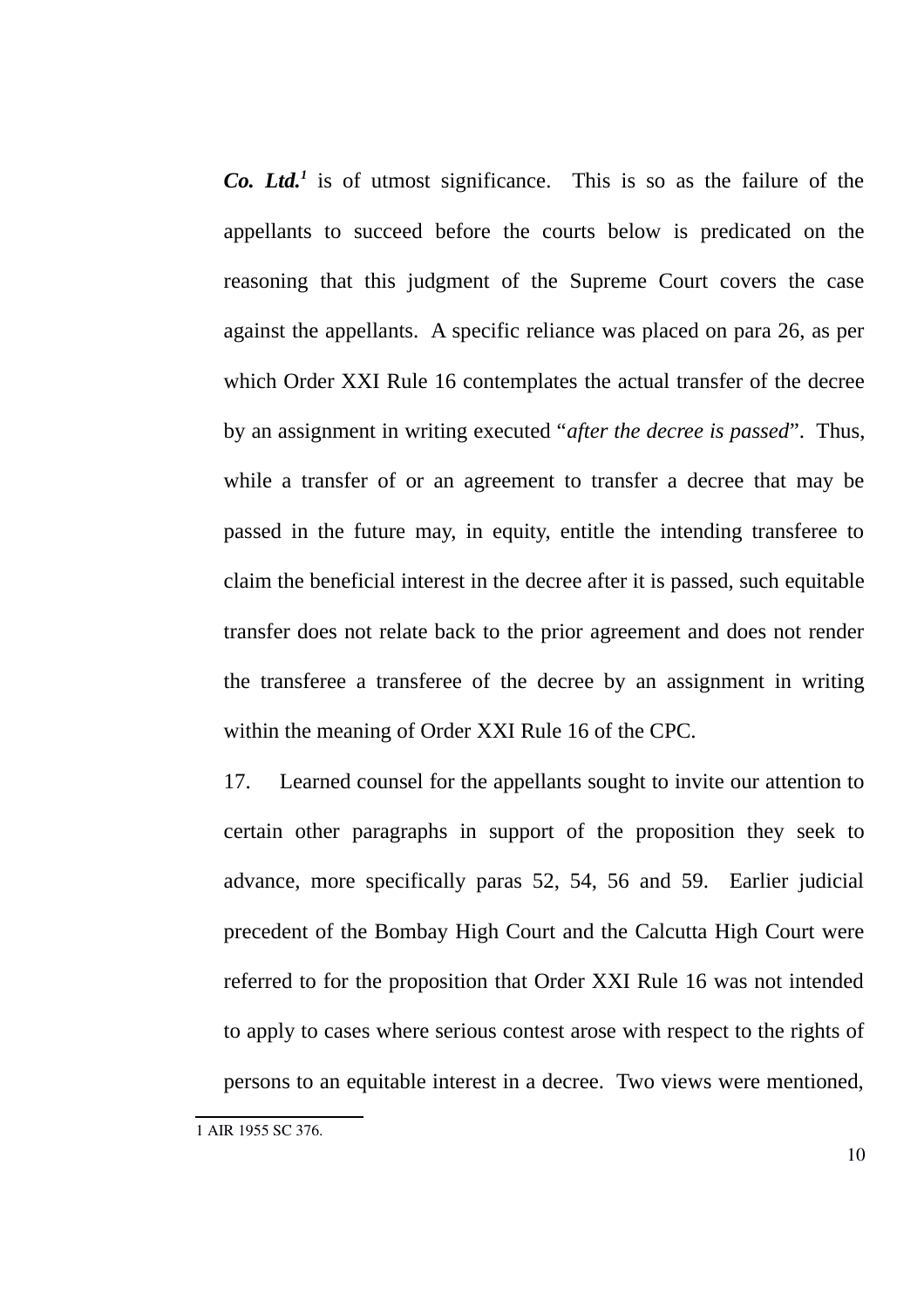i.e., the strict view about the requirement of existence of a decree; and the other view based on equity, when an agreement has been entered into in writing albeit prior to the decree which may be optional for the courts depending on the extent of investigation required to arrive at a conclusion.<sup>[2](#page-10-0)</sup> This is followed up by a discussion in para 53 of the judgment on the scope of Order XXI Rule 16 of the CPC. The SC opined that until a person applying for execution establishes his title as the transferee of a decree, he cannot claim the benefit of that provision. Such assignment can be in writing or by operation of law. In this behalf Section 5 of the Transfer of Property Act, 1882 defines "transfer of property" as an act by which the transferor conveys property in present or in future to the transferee or transferees. In that context it was observed that a decree which is the subject matter of transfer must be in existence as on the date of the transfer. The words "in present or in future" qualify the word "conveys" and not the word "property" in Section 5 and would, thus, not operate to a decree which would come into existence in the future. Such a decree could not be said to be transferred by an assignment in writing and the matter resting merely in a contract to be performed in the future which may be specifically enforced as soon as

<span id="page-10-0"></span><sup>2</sup>Prabhashinee Debi v. Rasiklal Banerji 1931 ILR 59 Cal 297.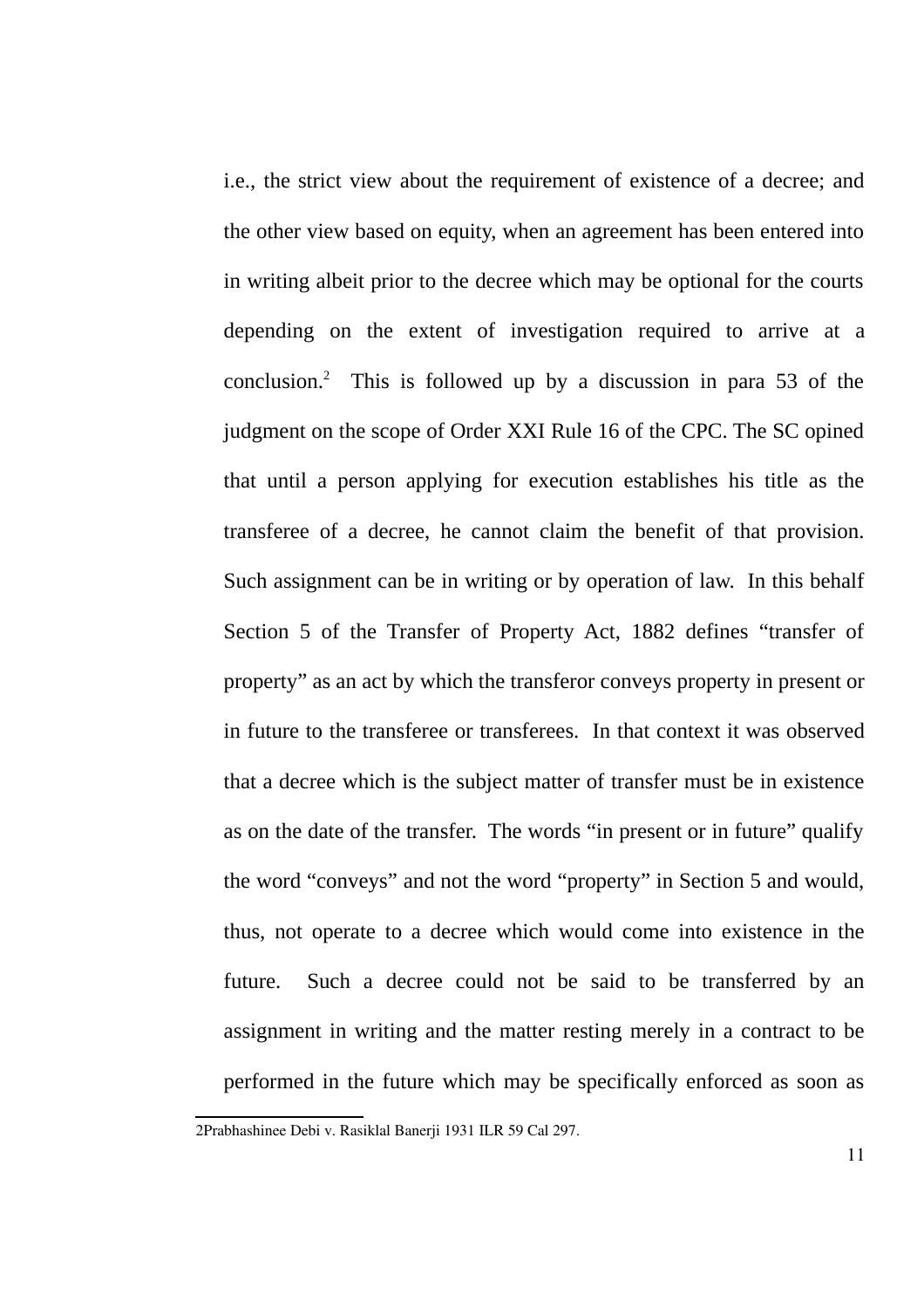the decree was passed would be no transfer automatically in favour of the transferee of the decree when passed. The discussion ends with the opinion that any warrant for importing this equitable principle while construing the statutory provision enacted under Order XXI Rule 16 of the CPC would not be appropriate as it does not prescribe any mode in which such an assignment in writing has to be executed in order to effectuate a transfer of a decree.

18. The Supreme Court noticed that the High Court of Calcutta in *Purna Chandra Bhowmick v. Barna Kumari Devi[3](#page-11-0)* had applied the equitable principle and held that the plaintiff in whose favour the defendant had executed a mortgage bond assigning by way of security the decree that would be passed in a suit instituted against a third party for recovery of money due on unpaid bills for work done, was entitled to a declaration that he was an assignee of the decree passed in favour of the defendant and as such, was entitled to realise the decretal debt either amicably or by execution. The high court further held that there could be no objection to decide a question involving investigation of complicated facts or difficult questions of law in execution proceedings, as Section 47 of the CPC authorised the Court executing the decree to decide all

<span id="page-11-0"></span><sup>3</sup> AIR 1939 Cal 715.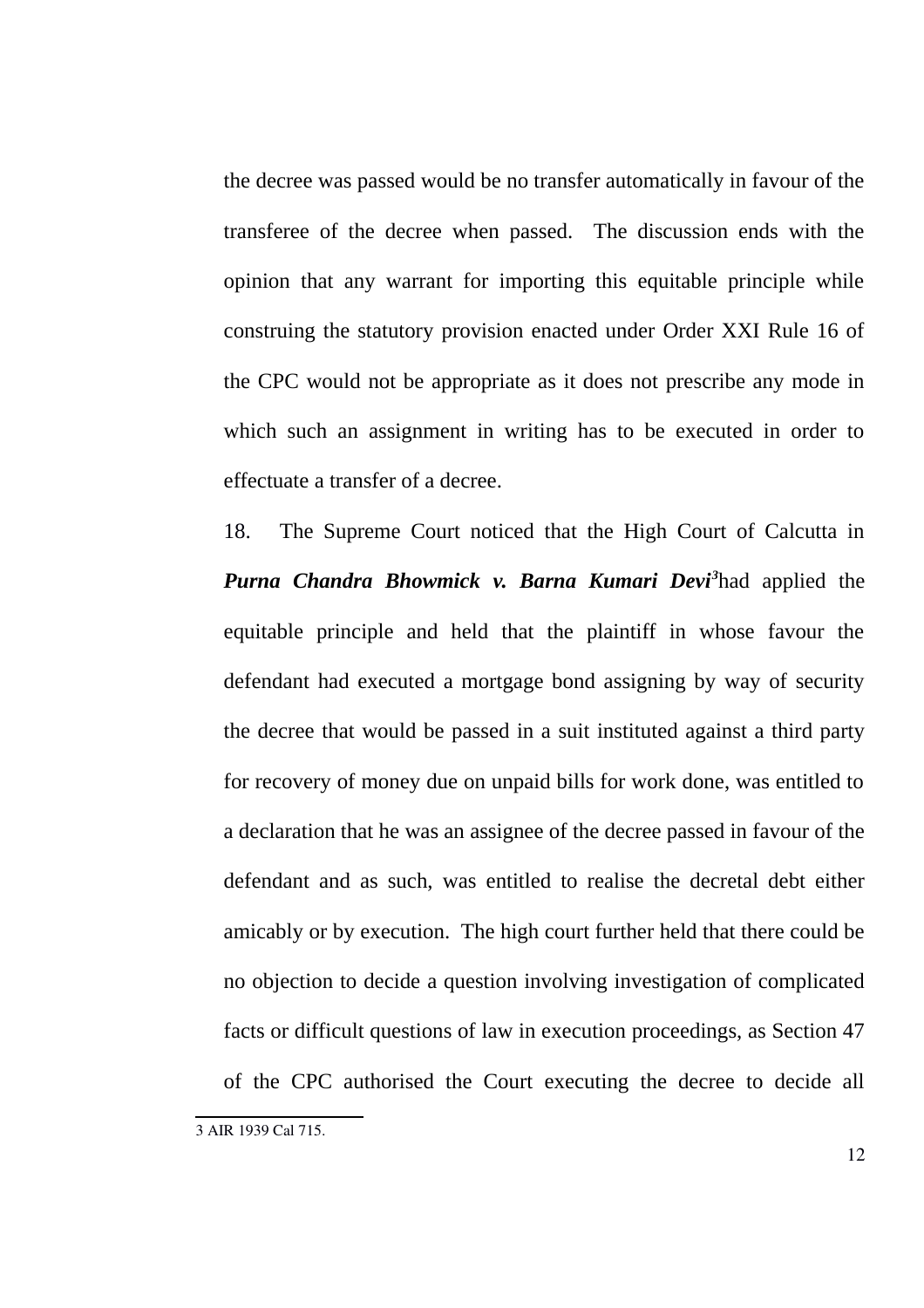questions arising therein and relating to execution of the decree, as it facilitates adjudication and obviates the necessity of filing a separate suit for determination of the same.

19. A distinction was made in respect of transfer of an actionable claim within the meaning of Section 3 of the Transfer of Property Act, 1882. In cases of transfer of book debt or property coming within the definition of actionable claim, the same necessarily involved transfer of a transferor's right in a decree which may be passed in his favour in a pending litigation and the moment a decree is passed in his favour by the court of law, that decree is automatically transferred in favour of the transferee by virtue of the assignment in writing already executed by the transferor. The book debt does not lose its character of a debt by its being merged in the decree and without anything more, the transferee is entitled to the benefit of the decree passed by the court in favour of the transferor. The transferee of an actionable claim would, thus, step into the shoes of the transferor and claim to be transferee of the decree by virtue of the assignment in writing executed by the transferor in his favour. The transferee could, therefore, claim to execute the decree under Order XXI Rule 16 of the CPC.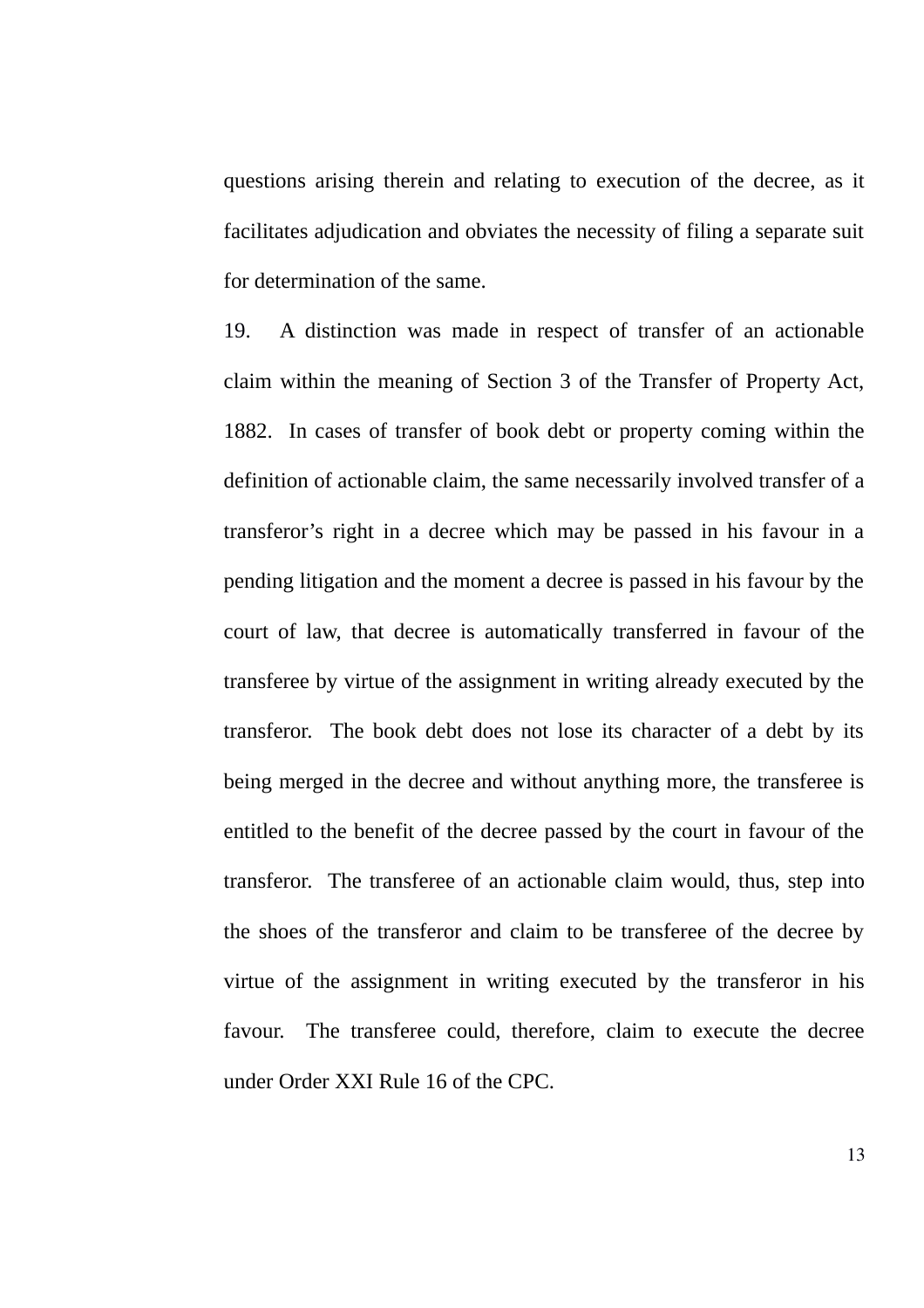20. In the conspectus of the discussion what was submitted by learned counsel for the appellant was that the amendments made to the CPC vide the Code of Civil Procedure (Amendment) Act, 1976 are of significance as the judgment is pre that amendment. Of course, this was an alternative plea to the plea based on a claim of an assignment deed being an actionable claim.

#### *Respondents' Submissions:*

21. The respondents, on the other hand, disputed the right of the appellants and claimed that the Assignment Deed itself is a disputed document which had not seen the light of the day for 17 years till 2016, and did not find a mention in the appellants' legal notices. The appellants could have taken recourse to the Assignment Deed when an award was delivered in favour of late Shri Surendra Nath Kanungo on 22.03.1999. The cheque given as a security could have been encashed when the awarded money was paid to Shri S. N. Kanungo in 2001. The appellants took no steps in pursuance of that award but have raised the issue only at the stage when the second award had been made in 2006. Notably, the second award was confirmed by the Supreme Court as well. The appellants were not the legal representatives of Shri S.N. Kanungo,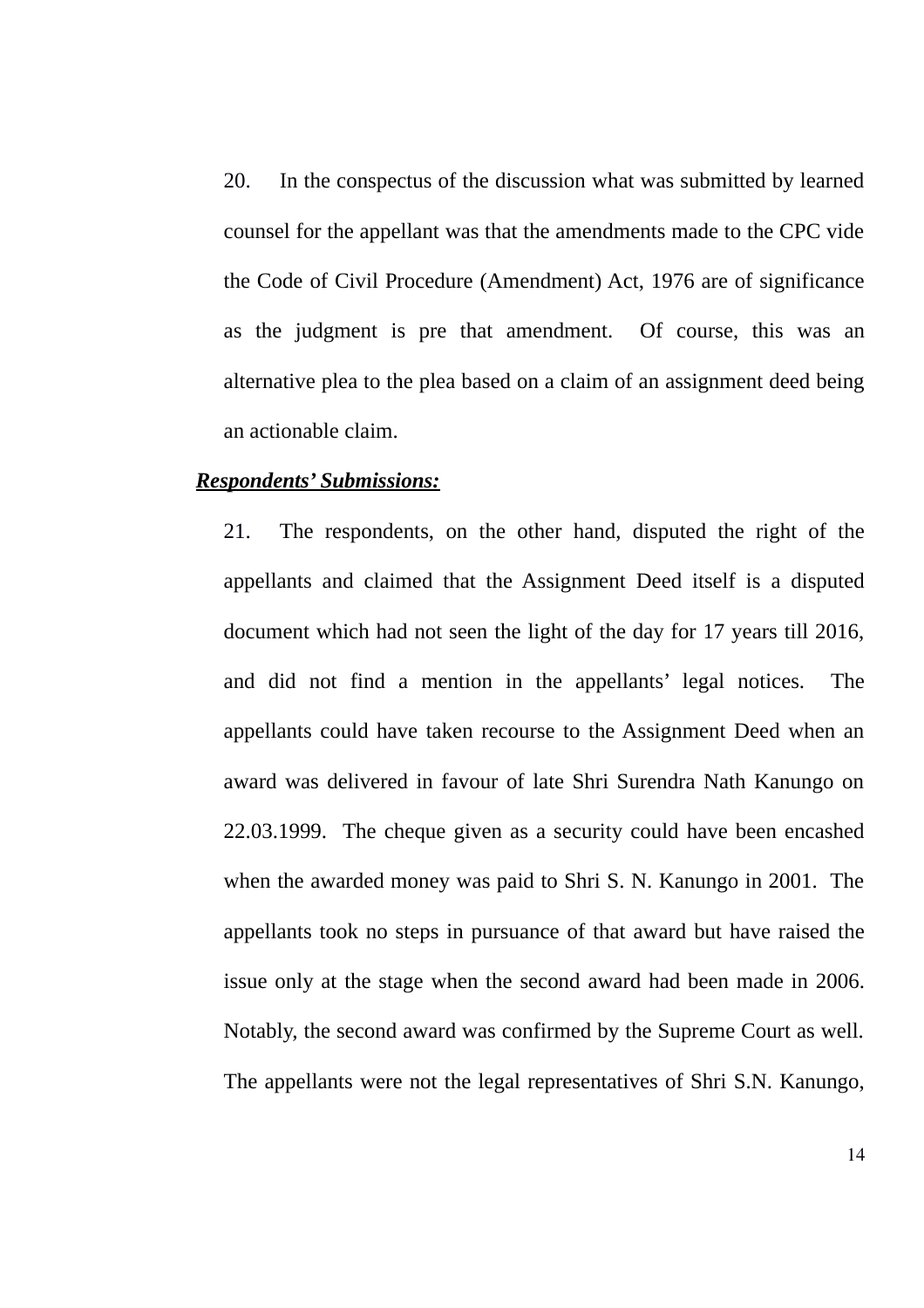but at best that was an independent claim that could be adjudicated in appropriate civil proceedings. The decree not being in existence, the respondent claimed they were fully covered by the judgment in Jugalkishore Saraf<sup>[4](#page-14-0)</sup> and that the amendments to Order XXI Rule 16 would not change the position of law as laid down therein.

22. It was pleaded that the appellants were amongst such persons who were engaged by Shri S.N. Kanungo and had been paid their dues. There was no amount outstanding and nothing was owed to them. The Assignment Deed and the cheque dated 27.10.1999 were fraudulent documents and the letter head and the signed cheque of Shri S.N. Kanungo had been misused.

### *Conclusion:*

23. On analysis of the submissions there is little doubt that the impugned judgments would have been completely in accordance with law if the amendments were not made in 1976 and would have been fully covered by the judgment in *Jugalkishore Saraf[5](#page-14-1)* . Thus, the only aspect which we have to consider is whether that amendment made any difference to the legal position as enunciated in the said judgment.

<span id="page-14-0"></span>4 (supra)

15

<span id="page-14-1"></span><sup>5 (</sup>supra)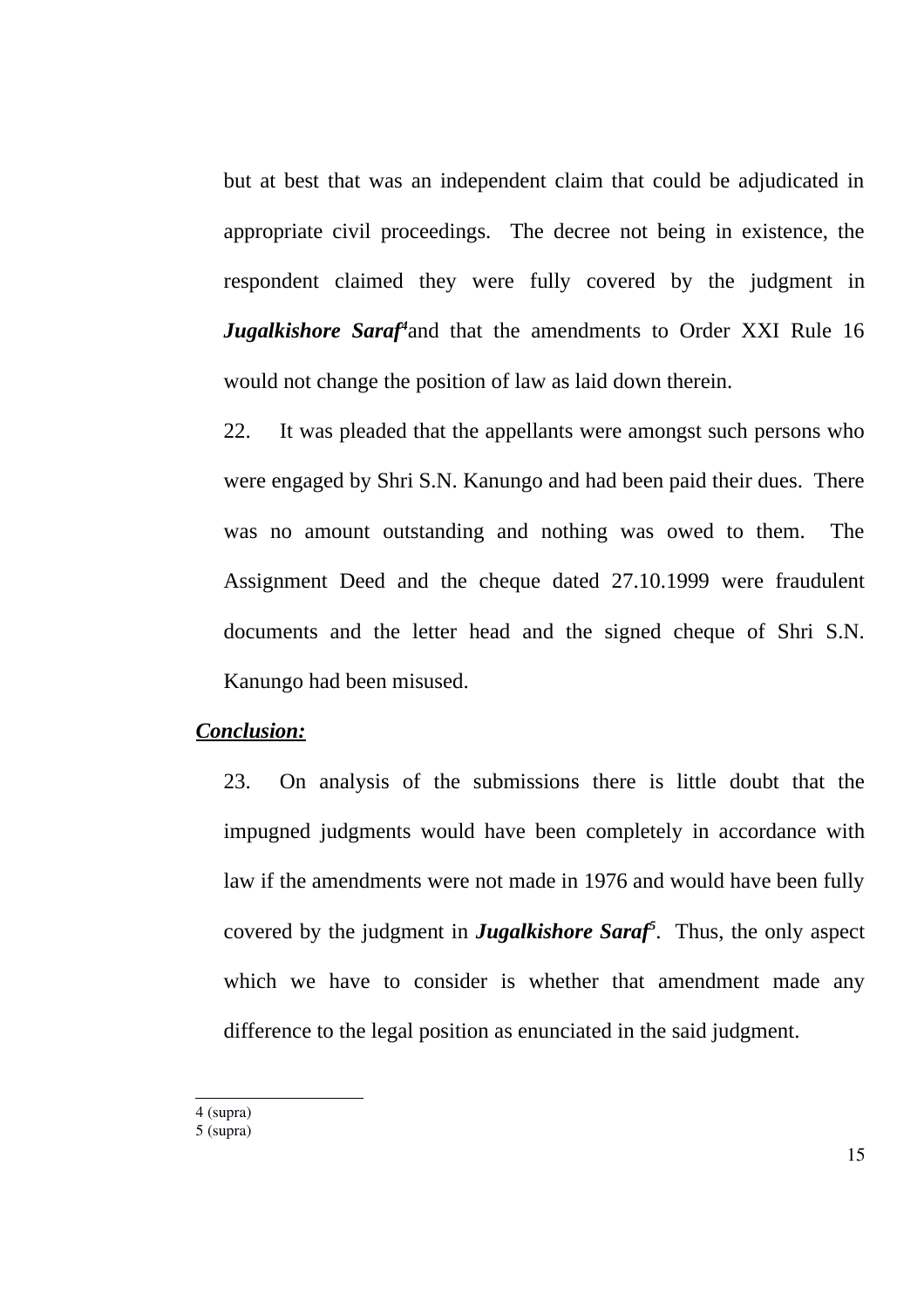24. It is an admitted position that the explanation was added to Order XXI Rule 16 which did not exist earlier, pursuant to the recommendations made by the Law Commission of India in its  $54<sup>th</sup>$ Report on the Code of Civil Procedure, 1908. The Explanation was so added due to conflicting High Courts' decisions on the question, i.e., whether a person who does not have a written assignment of the decree, but who has succeeded to a decree holders' right, is entitled to such decree under Section 146 of the CPC.

25. In *Penniah Pillai v. T. Natarajan Asari[6](#page-15-0)* the Madras High Court decided this question in the affirmative. The high court gave liberty to the transferees to avail of Section 146 if they did not fall within the provisions of Order XXI Rule 16 of the CPC and, thus, would cover transferees of a property after the decree was passed. In this behalf the learned Judge disagreed with an earlier judgment of the Madras High Court in *K.N. Sampath Mudaliar v. Sakunthala Ammal<sup>[7](#page-15-1)</sup> opining that* Section 146 of the CPC could not have the effect of overriding Order XXI Rule 16 of the CPC. The Law Commission agreed with the view taken in the former judgment (which was delivered at a later point of

<span id="page-15-0"></span><sup>6</sup> AIR 1968 Mad 190.

<span id="page-15-1"></span><sup>7 1964 2</sup> MLJ 563.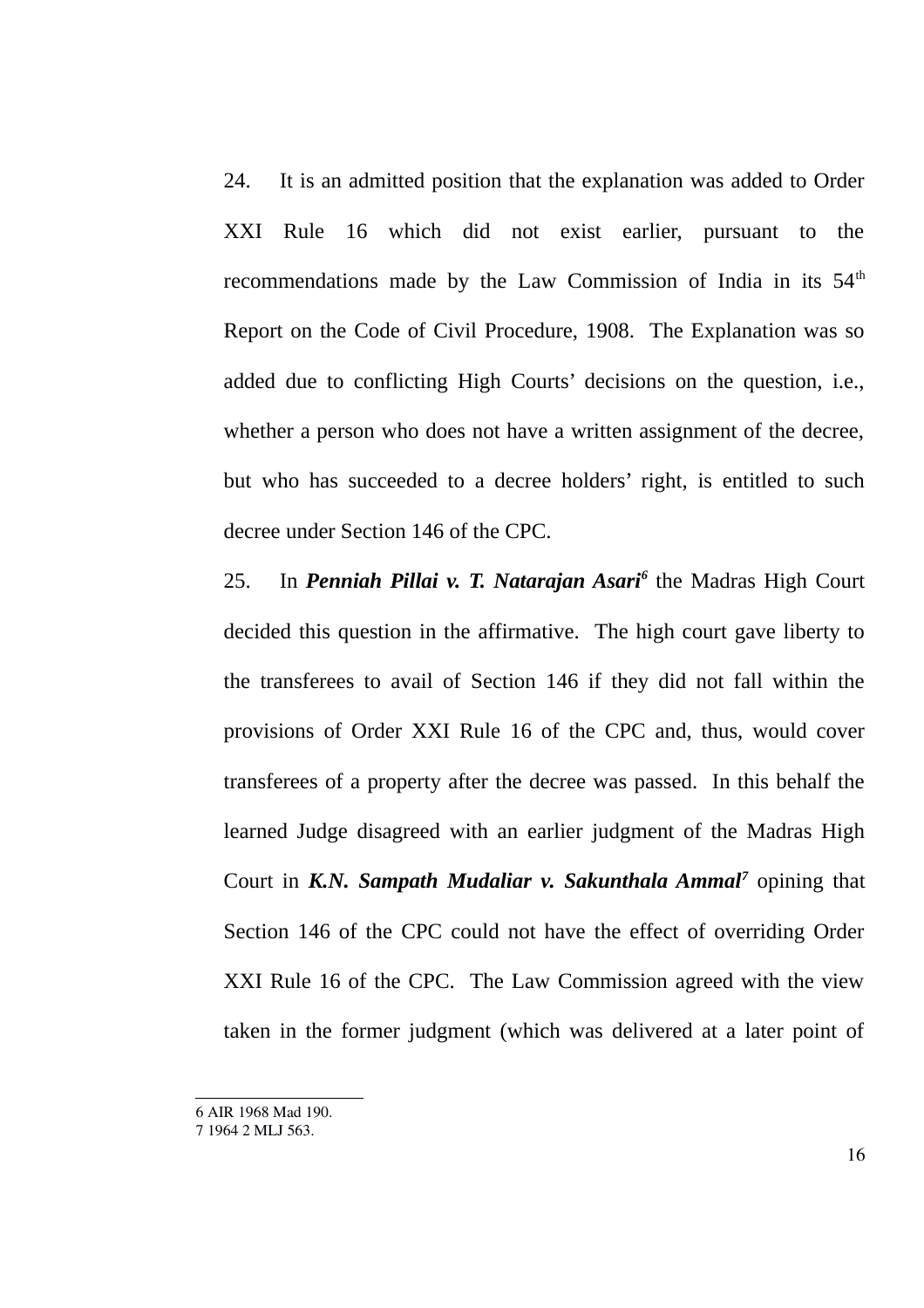time) and further noted that this view was supported by the High Courts of Andhra Pradesh<sup>[8](#page-16-0)</sup>, Patna<sup>[9](#page-16-1)</sup> and Kerala<sup>[10](#page-16-2)</sup> as well. Thus, the Law Commission recommended amending Order XXI Rule 16 to clarify that it does not affect the provisions of Section 146 and that a transferee of rights in the subject matter of the suit can obtain execution of a decree without separate assignment of the decree. The objective appears to be to not have multifarious proceedings to determine the issue of assignment, but to determine the issue of assignment in the execution proceedings itself.

26. In the conspectus of the aforesaid we are of the view that the objective of amending Order XXI Rule 16 of the CPC by adding the Explanation was to deal with the scenario as exists in the present case, to avoid separate suit proceedings being filed therefrom and to that extent removing the distinction between an assignment pre the decree and an assignment post the decree. Thus, what has been discussed even in the judgment in *Jugalkishore Saraf[11](#page-16-3)* as a view based on the equitable principle was sought to be incorporated in Order XXI Rule 16 of the CPC by adding the Explanation, something which had not been done

<span id="page-16-0"></span><sup>8</sup> Satyanarayana v. Arun Maik AIR 1955 AP 81.

<span id="page-16-1"></span><sup>9</sup> Ramnath v. Anardei Devi AIR 1964 Pat 311.

<span id="page-16-2"></span><sup>10</sup> Mani Devasia v. Varkey Scaria (1960) Ker. LT 1077.

<span id="page-16-3"></span><sup>11 (</sup>supra)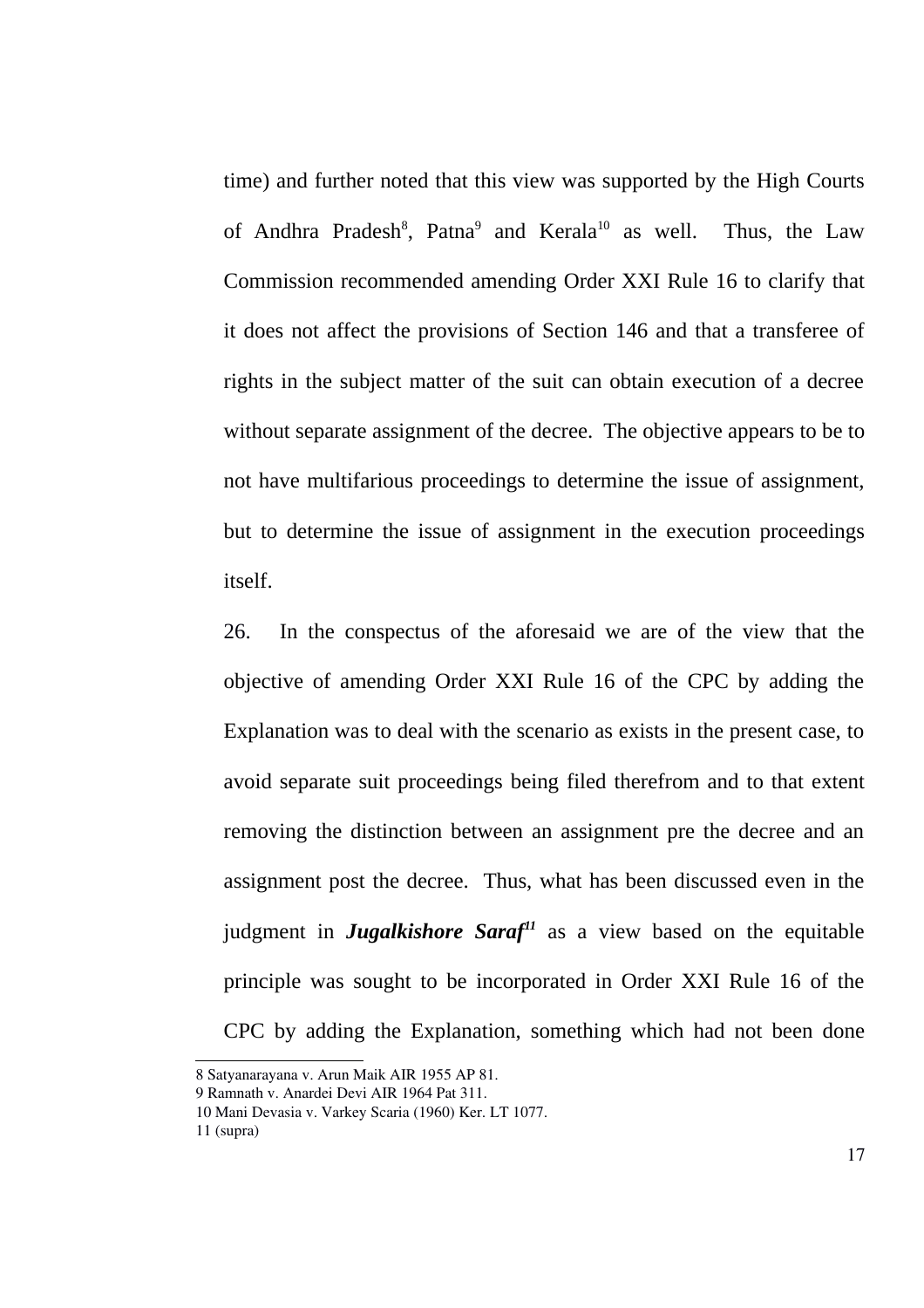earlier. Once the legislative intent is clear, and the law is amended, then the earlier position of law cannot be said to prevail post the amendment and it is not in doubt that the present case is one post the amendment.

27. We may further add that while considering the divergent views of the High Courts, the Law Commission took note of the fact that two different interpretations of *Jugalkishore Saraf[12](#page-17-0)*had been adopted. Thus, the Law Commission really sought to clarify the legal position so that the conflicting interpretation of the Supreme Court judgment would not survive. The Explanation clearly stipulates that nothing in Order XXI Rule 16 of the CPC would affect the provisions of Section 146 and the transferee of the right in property which is subject matter of a suit may apply for execution of the decree without separate assignment of the decree as required by law. No doubt the appellants are not parties in the suit proceedings but they claim as assignees of the decree holder.

<span id="page-17-0"></span>28. We make it clear that we are not going into the validity of the document, i.e., the Assignment Deed or the cheque as that would be a matter to be decided by the executing court. The question was as to whether at the threshold, the appellants' objection could be rejected on the ground that they were assignees who had acquired the rights prior to